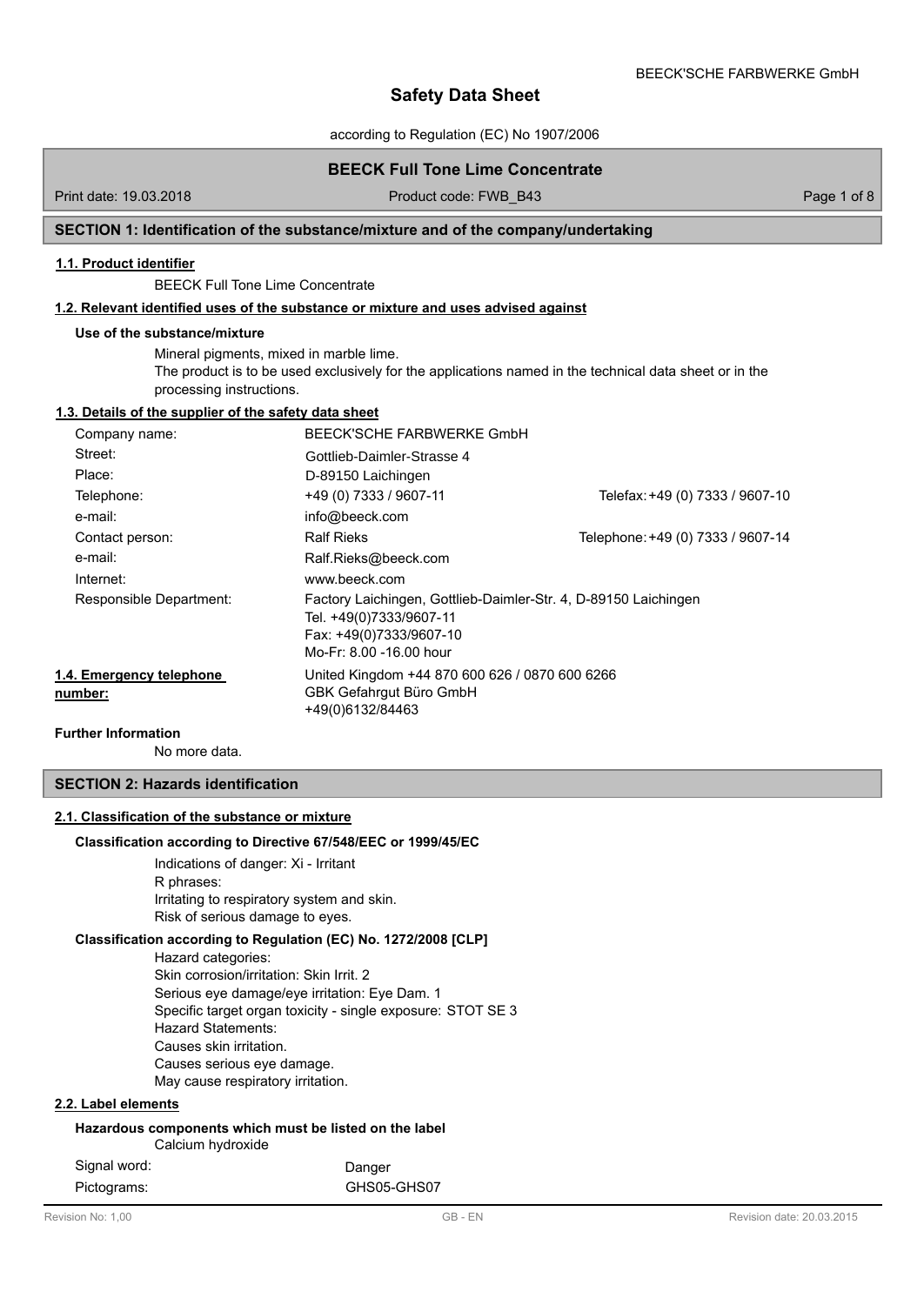according to Regulation (EC) No 1907/2006

| <b>BEECK Full Tone Lime Concentrate</b> |                                                                                                                                     |             |  |  |
|-----------------------------------------|-------------------------------------------------------------------------------------------------------------------------------------|-------------|--|--|
| Print date: 19.03.2018                  | Product code: FWB B43                                                                                                               | Page 2 of 8 |  |  |
|                                         |                                                                                                                                     |             |  |  |
| <b>Hazard statements</b>                |                                                                                                                                     |             |  |  |
| H <sub>315</sub>                        | Causes skin irritation.                                                                                                             |             |  |  |
| H318                                    | Causes serious eye damage.                                                                                                          |             |  |  |
| H335                                    | May cause respiratory irritation.                                                                                                   |             |  |  |
| <b>Precautionary statements</b>         |                                                                                                                                     |             |  |  |
| P <sub>102</sub>                        | Keep out of reach of children.                                                                                                      |             |  |  |
| P261                                    | Avoid breathing dust/fume/gas/mist/vapours/spray.                                                                                   |             |  |  |
| P280                                    | Wear protective gloves/protective clothing/eye protection/face protection.                                                          |             |  |  |
| P302+P352                               | IF ON SKIN: Wash with plenty of water.                                                                                              |             |  |  |
| P312                                    | Call a POISON CENTER/doctor if you feel unwell.                                                                                     |             |  |  |
| P305+P351+P338                          | IF IN EYES: Rinse cautiously with water for several minutes. Remove contact lenses, if<br>present and easy to do. Continue rinsing. |             |  |  |
| P310                                    | Immediately call a POISON CENTER/doctor.                                                                                            |             |  |  |
| P501                                    | Disposal in accordance with the official regulations.                                                                               |             |  |  |
| 2.3. Other hazards                      |                                                                                                                                     |             |  |  |

No data available.

# **SECTION 3: Composition/information on ingredients**

# **3.2. Mixtures**

# **Chemical characterization**

Water: 20 - 30 %

# **Hazardous components**

| <b>EC No</b>    | lChemical name                                                  | Quantity    |
|-----------------|-----------------------------------------------------------------|-------------|
| CAS No          | Classification according to Directive 67/548/EEC                |             |
| Index No        | Classification according to Regulation (EC) No. 1272/2008 [CLP] |             |
| <b>REACH No</b> |                                                                 |             |
| 215-137-3       | Calcium hydroxide                                               | $50 - 55\%$ |
| 1305-62-0       | IXi - Irritant R37/38-41                                        |             |
|                 | Skin Irrit. 2, Eye Dam. 1, STOT SE 3; H315 H318 H335            |             |

Full text of R-, H- and EUH-phrases: see section 16.

# **SECTION 4: First aid measures**

# **4.1. Description of first aid measures**

#### **General information**

Show this safety data sheet to the doctor in attendance. Never give anything by mouth to an unconscious person. Lay the affected person down and keep him still; If unconscious, place the person in the recovery position.

#### **After inhalation**

Move to fresh air. Lay the affected person down, and keep her or him warm and calm. If symptoms persist, call a physician. In case of irregular breathing or respiratory arrest: Oxygen or artificial respiration, if needed.

### **After contact with skin**

Wash contaminated skin areas thoroughly with soap and water. Remove soiled clothing. Do not use solvents or thinners. If skin irritation persists, call a physician.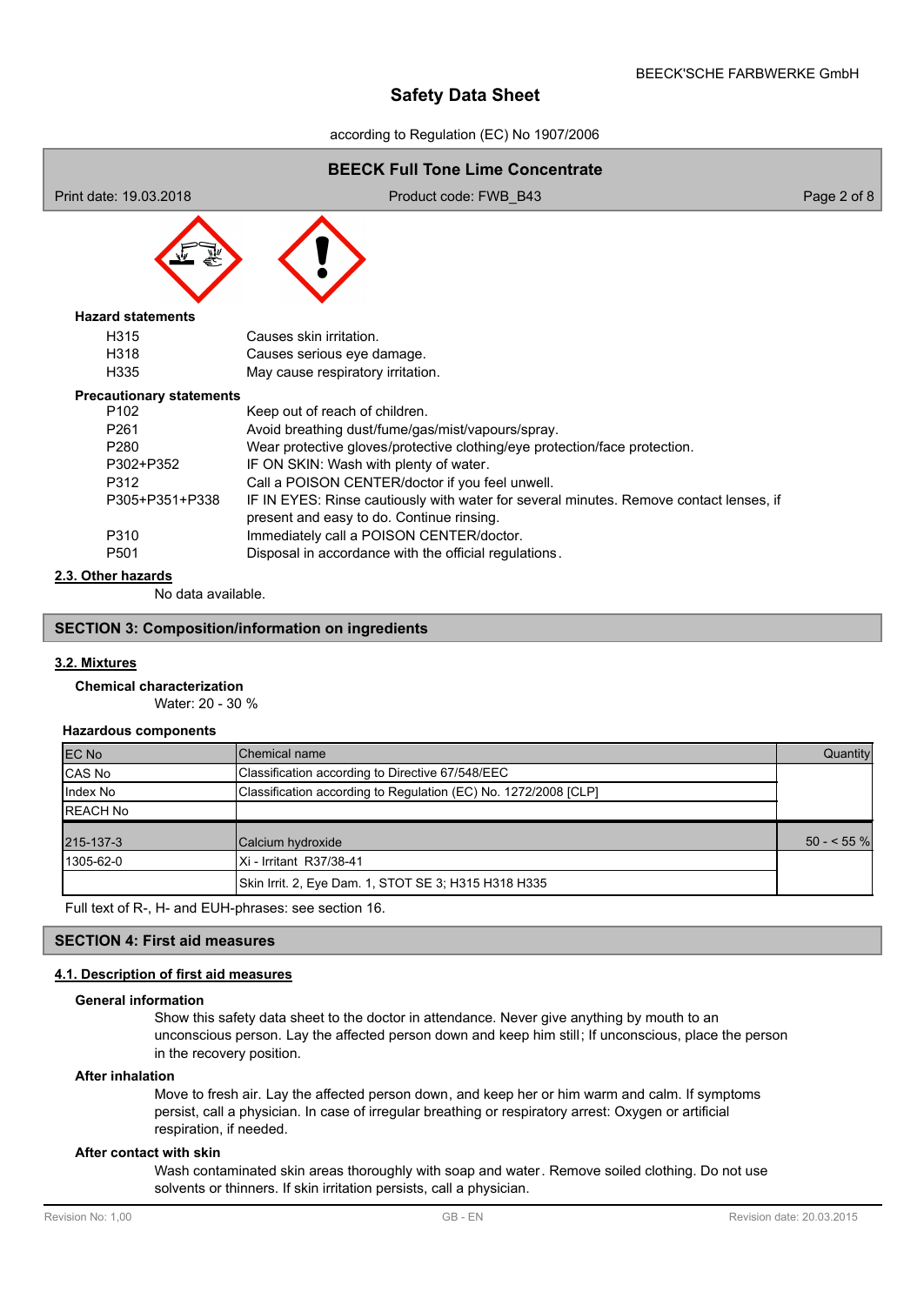according to Regulation (EC) No 1907/2006

# **BEECK Full Tone Lime Concentrate**

Print date: 19.03.2018 Product code: FWB\_B43 Page 3 of 8

### **After contact with eyes**

Rinse with plenty of water immediately, also under the eyelids, for at least 15 minutes. Remove contact lenses, if applicable. Consult an ophthalmologist immediately.

#### **After ingestion**

Immediately give large quantities of water to drink. Do not induce vomiting.

In the event of spontaneous nausea and unconsciousness, keep the head back and bring the patient into the recovery position. Keep the respiratory tract open, prevent aspiration. Lay the affected person down, and keep her or him warm and calm. Consult a physician.

#### **4.2. Most important symptoms and effects, both acute and delayed**

May cause eye/skin irritation.

nausea, vomiting, cough, shortness of breath, abdominal pain.

#### **4.3. Indication of any immediate medical attention and special treatment needed**

Symptomatic treatment (decontamination and vital functions).

# **SECTION 5: Firefighting measures**

#### **5.1. Extinguishing media**

#### **Suitable extinguishing media**

The product itself does not burn. Use extinguishing measures that are appropriate to the environment.

#### **Unsuitable extinguishing media**

Do not use a solid water stream as it may scatter and spread fire.

#### **5.2. Special hazards arising from the substance or mixture**

The release of the following substances is possible in a fire: carbon dioxide (CO2), carbon monoxide (CO), smoke, nitrogen oxides (NOx).

The inhalation of hazardous decomposition products may cause serious health damage.

#### **5.3. Advice for firefighters**

Wear self-contained breathing apparatus for fire fighting, if necessary.

#### **Additional information**

The combustion gases are partially condensed with the water used to extinguish the fire and end up as a contaminant in this water.

Do not let product enter drains.

# **SECTION 6: Accidental release measures**

# **6.1. Personal precautions, protective equipment and emergency procedures**

Evacuate personnel to a safe area. Provide good ventilation. Do not breathe in vapours and mist. Use personal protective equipment.

Slipping hazard due to leakage. Avoid bringing product in contact with the skin.

#### **6.2. Environmental precautions**

May not end up in waste water or open waters. Entry into rivers or surface water is to be prevented by the erection of barriers made of sand or earth or by other suitable barriers. Contact the responsible authority immediately if the product ends up in the soil, a body of water, or the sewer system.

# **6.3. Methods and material for containment and cleaning up**

Soak up with inert absorbent material (e.g. sand, silica gel, acid binder, universal binder). Dispose of as described in section 13. After cleaning, flush away traces with water.

# **6.4. Reference to other sections**

See section 8, 13

# **SECTION 7: Handling and storage**

### **7.1. Precautions for safe handling**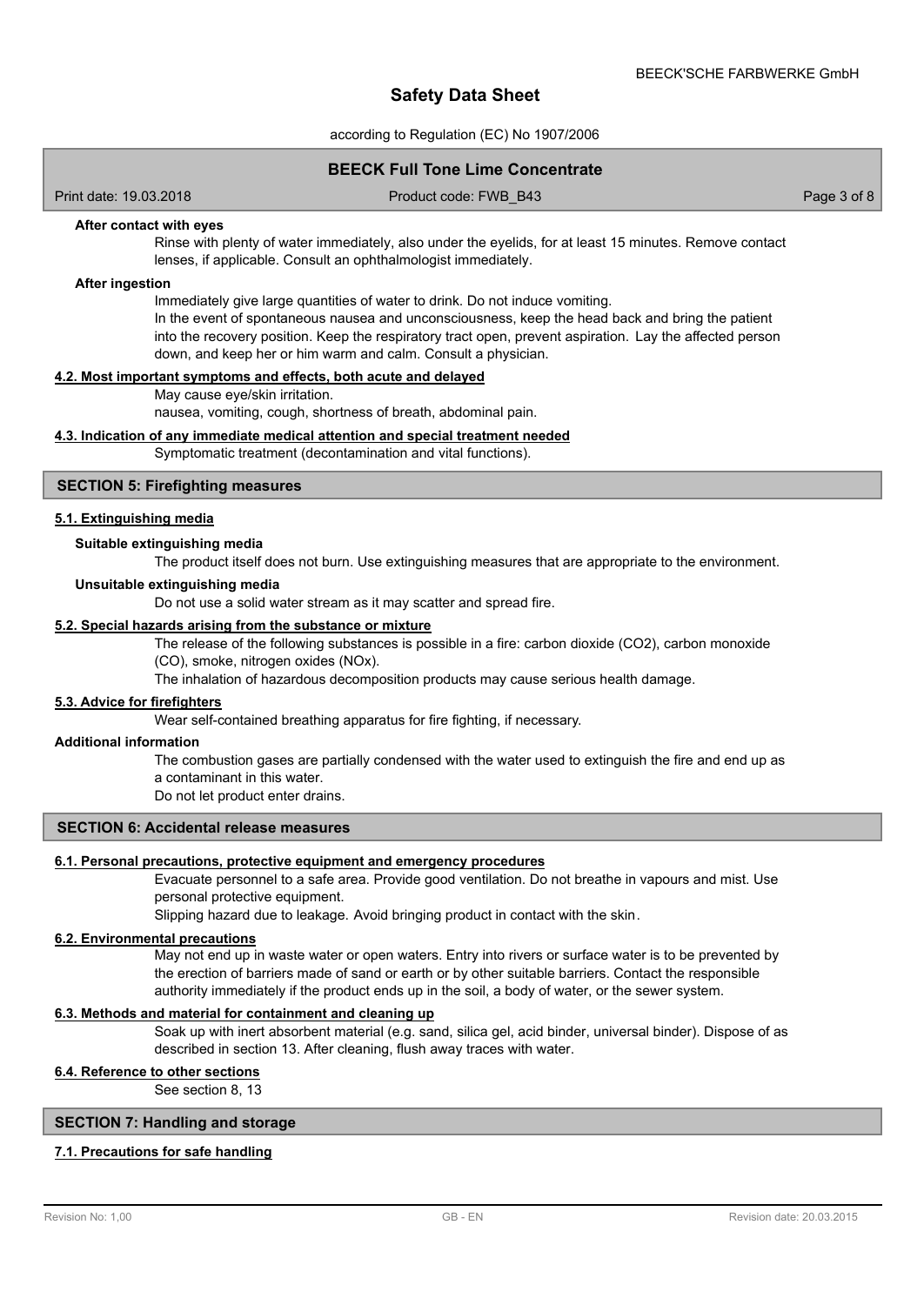according to Regulation (EC) No 1907/2006

# **BEECK Full Tone Lime Concentrate**

Print date: 19.03.2018 Product code: FWB\_B43 Page 4 of 8

# **Advice on safe handling**

Provide sufficient air exchange and/or exhaust in work rooms. Containers keep tightly closed. Avoid contact with skin and eyes.

The further treatment / removal of coatings by grinding, burning, etc. may create hazardous dust and/or vapour.

Do not breathe vapours/dust. When using, do not eat, drink, or smoke.

Suitable protective equipment: See section 8.

## **Advice on protection against fire and explosion**

The product is not flammable.

The product is not explosive.

#### **Further information on handling**

Comply with the health and safety at work laws. Handle, store and transport in compliance with local regulations and in labelled containers that are suitable for this product.

#### **7.2. Conditions for safe storage, including any incompatibilities**

#### **Requirements for storage rooms and vessels**

Store in compliance with the local regulations. Store sealed in the original container. Keep in a dry, cool place. Protect from freezing.

#### **Advice on storage compatibility**

Do not store near acids.

#### **Further information on storage conditions**

Smoking in the storage rooms is forbidden. Entry by unauthorized individuals is forbidden.

Keep at temperatures between 5°C and 25°C.

Already opened containers should be closed thoroughly and should be stored upright in order to prevent leakage.

#### **7.3. Specific end use(s)**

No data available.

## **SECTION 8: Exposure controls/personal protection**

#### **8.1. Control parameters**

## **Exposure limits (EH40)**

| CAS No    | Substance              | ppm | mq/m <sup>3</sup> | fibres/mll | Category      | Origin |
|-----------|------------------------|-----|-------------------|------------|---------------|--------|
| 1305-62-0 | Calcium hydroxide      |     |                   |            | TWA (8 h)     | WEL    |
|           |                        |     |                   |            | STEL (15 min) | WEL    |
| 1309-37-1 | Rouge, total inhalable |     | 10I               |            | TWA (8 h)     | WEL    |
|           |                        |     |                   |            | STEL (15 min) | WEL    |

### **8.2. Exposure controls**

### **Appropriate engineering controls**

Ensure adequate ventilation, especially in confined areas. This can be achieved by local or space exhaust. If this is not sufficient, in order to hold the solvent vapour concentration lower than the occupational exposure limit an approved respiratory protection apparatus must be worn.

#### **Protective and hygiene measures**

Avoid contact with skin and eyes. Do not breathe in vapours or spray mist. Remove and wash contaminated clothing before re-use. Do not eat, drink, smoke or take snuff at work. Wash hands before breaks and immediately after handling the product. Keep away from food, drink and animal food stuffs.

#### **Eye/face protection**

Safety glasses at risk of splashing. Safety glasses with side-shields.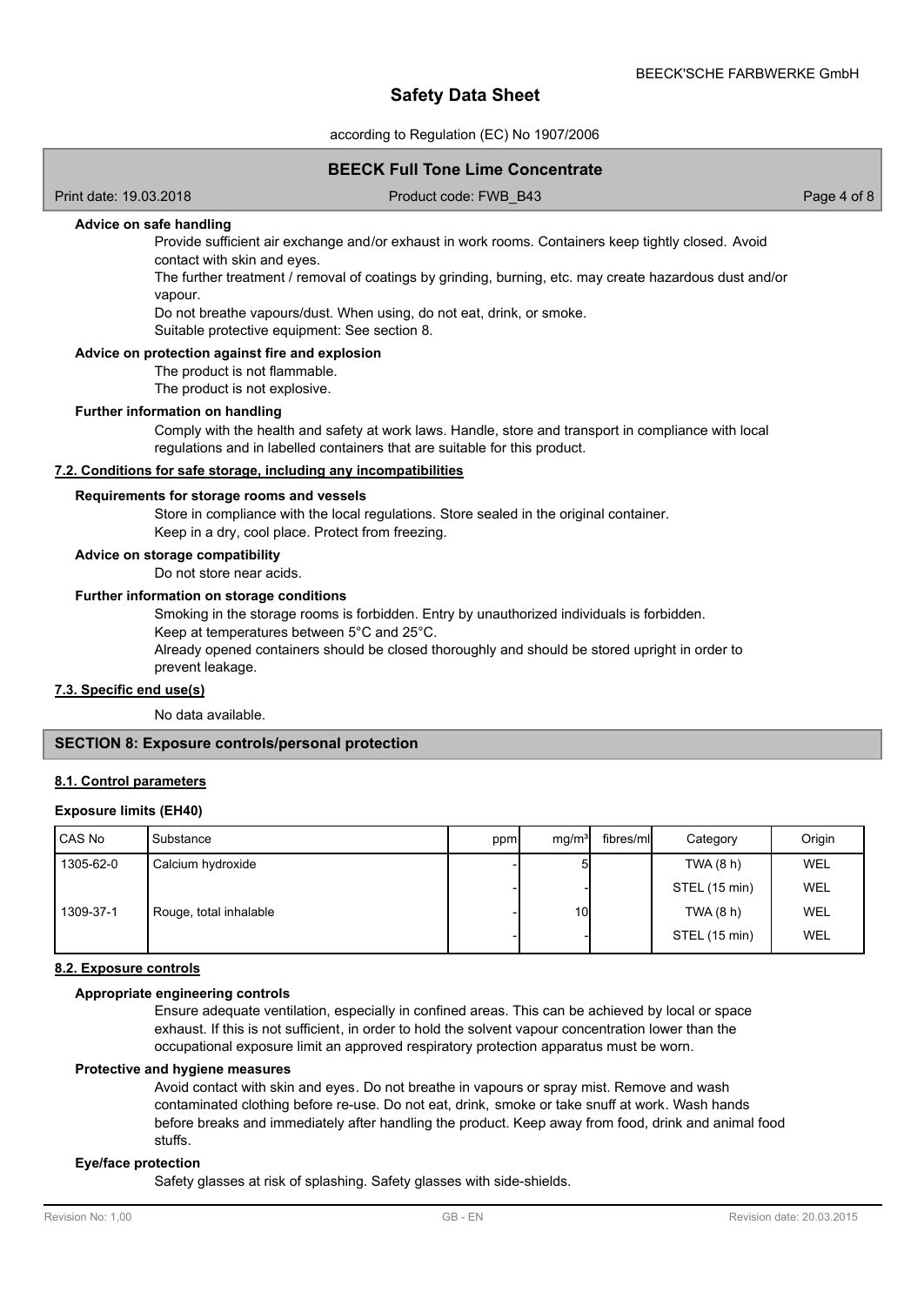according to Regulation (EC) No 1907/2006

|                                                                                                                                                                                                                                                          | <b>BEECK Full Tone Lime Concentrate</b>                                                                                                                                                                         |                                   |
|----------------------------------------------------------------------------------------------------------------------------------------------------------------------------------------------------------------------------------------------------------|-----------------------------------------------------------------------------------------------------------------------------------------------------------------------------------------------------------------|-----------------------------------|
| Print date: 19.03.2018                                                                                                                                                                                                                                   | Product code: FWB_B43                                                                                                                                                                                           | Page 5 of 8                       |
| Eye wash.<br><b>Hand protection</b><br>Protective gloves.<br>instructions for use provided by the manufacturer.<br>Preventive skin protection: skin protection cream.<br><b>Skin protection</b><br>Impervious clothing, boots, apron, protective gloves. | The manufacturer recommends the following glove materials: PVC- or rubber gloves.<br>Safety gloves should be selected for the actual conditions of use and in accordance with the                               |                                   |
| and water.<br><b>Respiratory protection</b>                                                                                                                                                                                                              | Take off all contaminated clothing immediately. Wash contaminated skin areas thoroughly with soap                                                                                                               |                                   |
| be done wearing adequate respirator.<br><b>Environmental exposure controls</b>                                                                                                                                                                           | When workers are facing concentrations above the exposure limit, they must use appropriate certified<br>respirators. In order to avoid inhalation of spray-mist and sanding dust, all spraying and sanding must |                                   |
|                                                                                                                                                                                                                                                          | Do not flush into surface water or sanitary sewer system.                                                                                                                                                       |                                   |
| <b>SECTION 9: Physical and chemical properties</b>                                                                                                                                                                                                       |                                                                                                                                                                                                                 |                                   |
| 9.1. Information on basic physical and chemical properties                                                                                                                                                                                               |                                                                                                                                                                                                                 |                                   |
| Physical state:<br>Colour:                                                                                                                                                                                                                               | paste                                                                                                                                                                                                           |                                   |
| Odour:                                                                                                                                                                                                                                                   | mild                                                                                                                                                                                                            |                                   |
| pH-Value:                                                                                                                                                                                                                                                |                                                                                                                                                                                                                 | <b>Test method</b><br>11 ISO 4316 |
| Changes in the physical state<br>Melting point:<br>Initial boiling point and boiling range:<br>Flash point:                                                                                                                                              | No data available.<br>No data available.<br>not applicable                                                                                                                                                      |                                   |
| Lower explosion limits:<br>Upper explosion limits:                                                                                                                                                                                                       | No data available.<br>No data available                                                                                                                                                                         |                                   |
| <b>Auto-ignition temperature</b><br>Solid:                                                                                                                                                                                                               | No data available.                                                                                                                                                                                              |                                   |
| Decomposition temperature:<br>Vapour pressure:                                                                                                                                                                                                           | No data available.<br>No data available.                                                                                                                                                                        |                                   |
| Density:<br>Partition coefficient:                                                                                                                                                                                                                       | $1,12 - 1,33$ () g/cm <sup>3</sup><br>No data available.                                                                                                                                                        |                                   |
| Viscosity / dynamic:<br>Vapour density:<br>Evaporation rate:                                                                                                                                                                                             | 3200 mPa s ISO 2555<br>No data available.<br>No data available.                                                                                                                                                 |                                   |
| 9.2. Other information<br>No data available.                                                                                                                                                                                                             |                                                                                                                                                                                                                 |                                   |
| <b>SECTION 10: Stability and reactivity</b>                                                                                                                                                                                                              |                                                                                                                                                                                                                 |                                   |
| 10.1. Reactivity<br>No data available.                                                                                                                                                                                                                   |                                                                                                                                                                                                                 |                                   |

I

ſ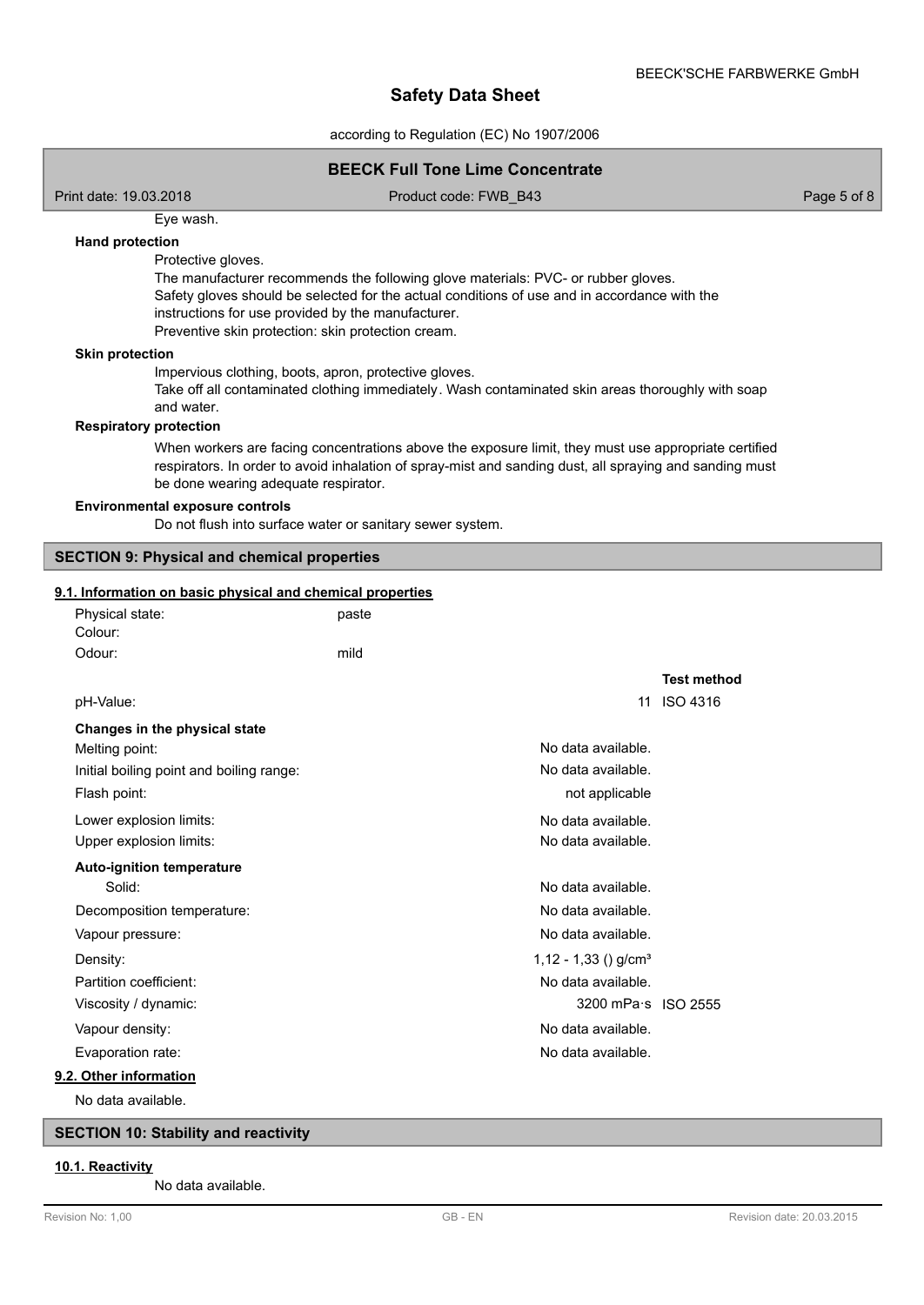according to Regulation (EC) No 1907/2006

# **BEECK Full Tone Lime Concentrate**

Print date: 19.03.2018 **Product code: FWB\_B43** Page 6 of 8 Page 6 of 8

## **10.2. Chemical stability**

Stable under proper storage and handling.

# **10.3. Possibility of hazardous reactions**

No dangerous reactions occur under normal storage conditions and in normal use. Does not polymerize.

### **10.4. Conditions to avoid**

None under normal use.

# **10.5. Incompatible materials**

strong oxidizers; strong acids

#### **10.6. Hazardous decomposition products**

No decomposition if stored and applied as directed.

## **SECTION 11: Toxicological information**

#### **11.1. Information on toxicological effects**

#### **Acute toxicity**

No data is available on the product itself.

#### **Irritation and corrosivity**

As a result of the high pH value the possibility of serious irritation in the event of contact with the eyes, skin or mucous membrane cannot be ruled out.

### **SECTION 12: Ecological information**

#### **12.1. Toxicity**

No data is available on the product itself.

**12.2. Persistence and degradability**

No data available.

# **12.3. Bioaccumulative potential**

No data available.

#### **12.4. Mobility in soil**

No data available.

## **12.5. Results of PBT and vPvB assessment**

No data available.

#### **12.6. Other adverse effects**

No data available.

#### **Further information**

Do not flush into surface water or sanitary sewer system. Do not allow material to contaminate ground water system.

# **SECTION 13: Disposal considerations**

# **13.1. Waste treatment methods**

#### **Advice on disposal**

Disposal in accordance with the official regulations.

Do not flush into surface water or sanitary sewer system. Offer surplus and non-recyclable solutions to a licensed disposal company.

#### **Waste disposal number of waste from residues/unused products**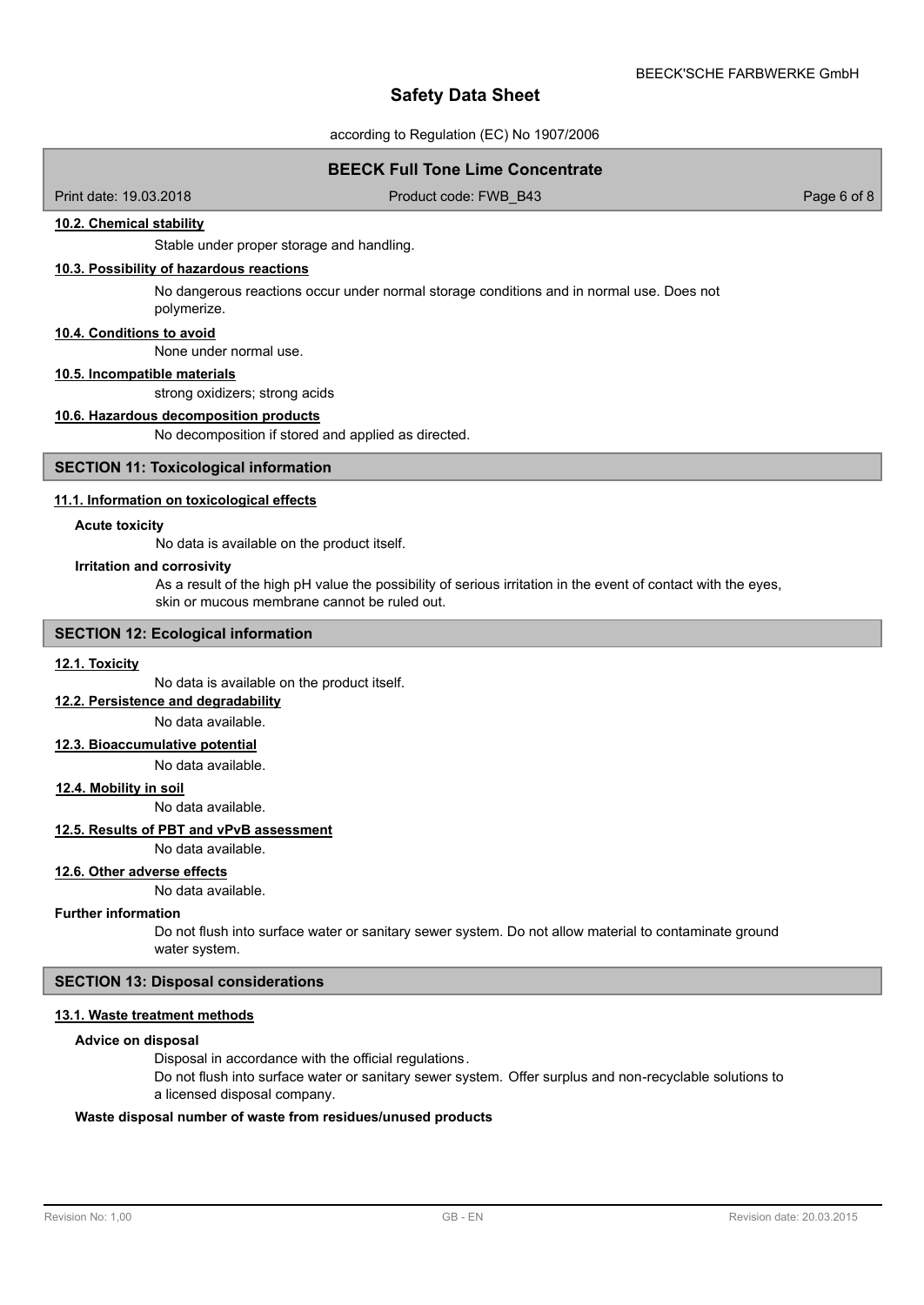according to Regulation (EC) No 1907/2006

# **BEECK FULL TONE CONCERT**

|                                                                                                                 |                                                                          | BEECK Full Tone Lime Concentrate                                                                                                                                                                                                                                 |             |
|-----------------------------------------------------------------------------------------------------------------|--------------------------------------------------------------------------|------------------------------------------------------------------------------------------------------------------------------------------------------------------------------------------------------------------------------------------------------------------|-------------|
| Print date: 19.03.2018                                                                                          |                                                                          | Product code: FWB B43                                                                                                                                                                                                                                            | Page 7 of 8 |
| 080111                                                                                                          | solvents or other dangerous substances<br>Classified as hazardous waste. | WASTES FROM THE MANUFACTURE, FORMULATION, SUPPLY AND USE (MFSU) OF COATINGS<br>(PAINTS, VARNISHES AND VITREOUS ENAMELS), ADHESIVES, SEALANTS AND PRINTING INKS;<br>wastes from MFSU and removal of paint and varnish; waste paint and varnish containing organic |             |
|                                                                                                                 | Waste disposal number of used product                                    |                                                                                                                                                                                                                                                                  |             |
| 080111                                                                                                          | solvents or other dangerous substances<br>Classified as hazardous waste. | WASTES FROM THE MANUFACTURE, FORMULATION, SUPPLY AND USE (MFSU) OF COATINGS<br>(PAINTS, VARNISHES AND VITREOUS ENAMELS), ADHESIVES, SEALANTS AND PRINTING INKS;<br>wastes from MFSU and removal of paint and varnish; waste paint and varnish containing organic |             |
|                                                                                                                 | <b>Contaminated packaging</b>                                            |                                                                                                                                                                                                                                                                  |             |
|                                                                                                                 | Regulations 1991.                                                        | Packaging can be sent for recycling after being emptied and cleaned. If recycling is not practicable,<br>dispose of in compliance with the official regulations and the Environmental Protection (Duty of Care)                                                  |             |
|                                                                                                                 | <b>SECTION 14: Transport information</b>                                 |                                                                                                                                                                                                                                                                  |             |
| Land transport (ADR/RID)                                                                                        |                                                                          |                                                                                                                                                                                                                                                                  |             |
|                                                                                                                 | Other applicable information (land transport)                            |                                                                                                                                                                                                                                                                  |             |
|                                                                                                                 |                                                                          | Not classified as dangerous regarding transport regulations.                                                                                                                                                                                                     |             |
|                                                                                                                 | Inland waterways transport (ADN)                                         |                                                                                                                                                                                                                                                                  |             |
|                                                                                                                 | Other applicable information (inland waterways transport)                | Not classified as dangerous regarding transport regulations.                                                                                                                                                                                                     |             |
| <b>Marine transport (IMDG)</b>                                                                                  |                                                                          |                                                                                                                                                                                                                                                                  |             |
| Other applicable information (marine transport)<br>Not classified as dangerous regarding transport regulations. |                                                                          |                                                                                                                                                                                                                                                                  |             |
| Air transport (ICAO)                                                                                            |                                                                          |                                                                                                                                                                                                                                                                  |             |
|                                                                                                                 | Other applicable information (air transport)                             | Not classified as dangerous regarding transport regulations.                                                                                                                                                                                                     |             |
|                                                                                                                 | 14.6. Special precautions for user                                       |                                                                                                                                                                                                                                                                  |             |
|                                                                                                                 | No data available.                                                       |                                                                                                                                                                                                                                                                  |             |
|                                                                                                                 |                                                                          | 14.7. Transport in bulk according to Annex II of MARPOL73/78 and the IBC Code                                                                                                                                                                                    |             |
|                                                                                                                 | No data available.                                                       |                                                                                                                                                                                                                                                                  |             |
|                                                                                                                 | <b>SECTION 15: Regulatory information</b>                                |                                                                                                                                                                                                                                                                  |             |
|                                                                                                                 |                                                                          | 15.1. Safety, health and environmental regulations/legislation specific for the substance or mixture                                                                                                                                                             |             |
|                                                                                                                 | EU regulatory information                                                |                                                                                                                                                                                                                                                                  |             |
| 2004/42/EC (VOC):                                                                                               |                                                                          | The EU limit value for this product (product category: II.A/a.Wb) in ready to<br>use form is max 30 g/litre of VOC. The VOC content of this product in<br>ready to use form is max 2 g/l                                                                         |             |
|                                                                                                                 | <b>Additional information</b>                                            |                                                                                                                                                                                                                                                                  |             |
|                                                                                                                 |                                                                          | No Substances of Very High Concern (SVHC) according REACH Articel 57.                                                                                                                                                                                            |             |
|                                                                                                                 | National regulatory information                                          |                                                                                                                                                                                                                                                                  |             |
|                                                                                                                 | Water contaminating class (D):                                           | 1 - slightly water contaminating                                                                                                                                                                                                                                 |             |
|                                                                                                                 | 15.2. Chemical safety assessment                                         |                                                                                                                                                                                                                                                                  |             |
| Chemical safety assessments for substances in this mixture were not carried out.                                |                                                                          |                                                                                                                                                                                                                                                                  |             |